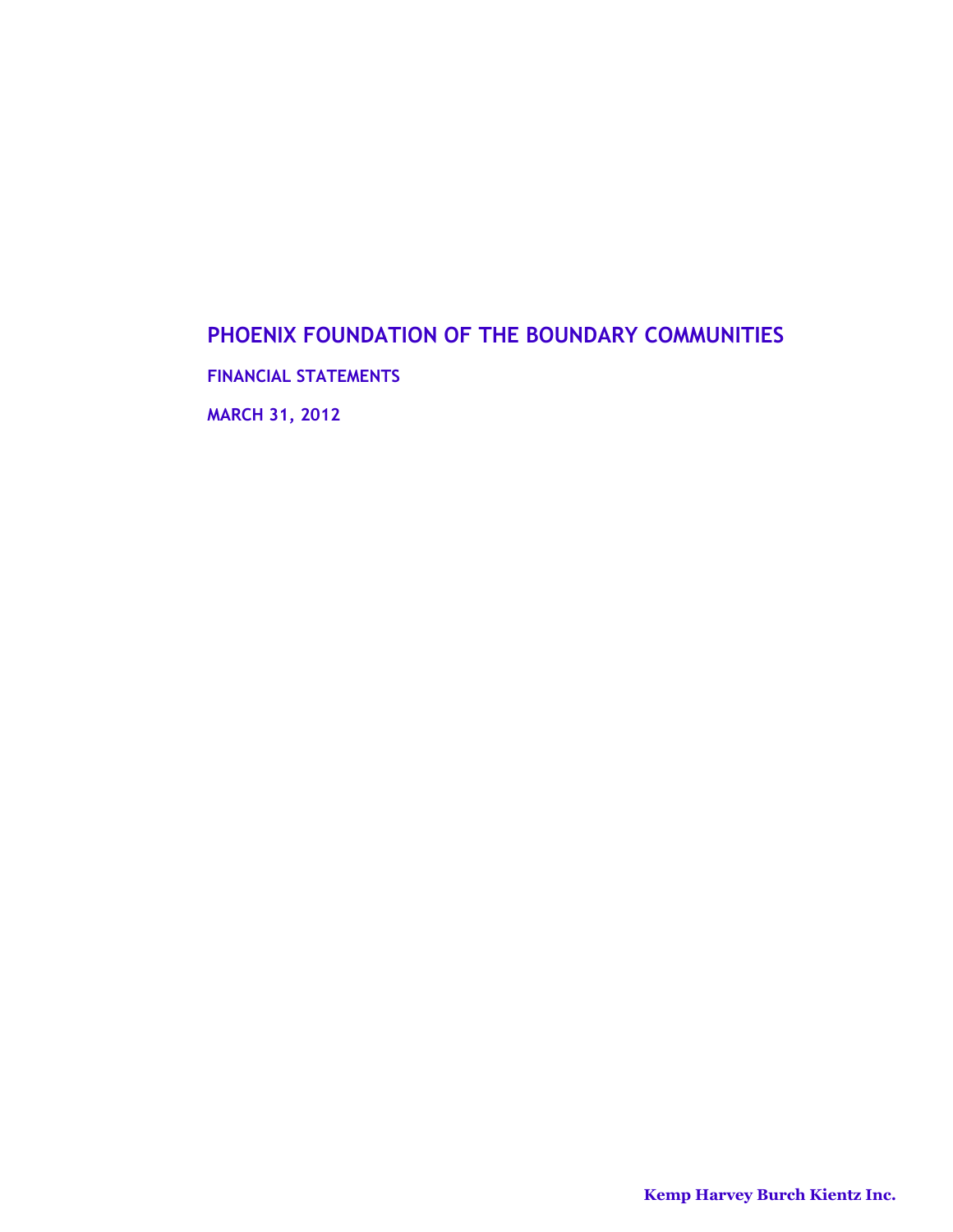# **PHOENIX FOUNDATION OF THE BOUNDARY COMMUNITIES**

**FINANCIAL STATEMENTS**

**MARCH 31, 2012**

**INDEX**

**INDEPENDANT AUDITORS REPORT**

- **STATEMENT A Statement of Operations**
- **STATEMENT B Statement of Changes in Fund Balances**
- **STATEMENT C Statement of Financial Position**
- **STATEMENT D Statement of Cash Flows**
- **NOTES TO FINANCIAL STATEMENTS**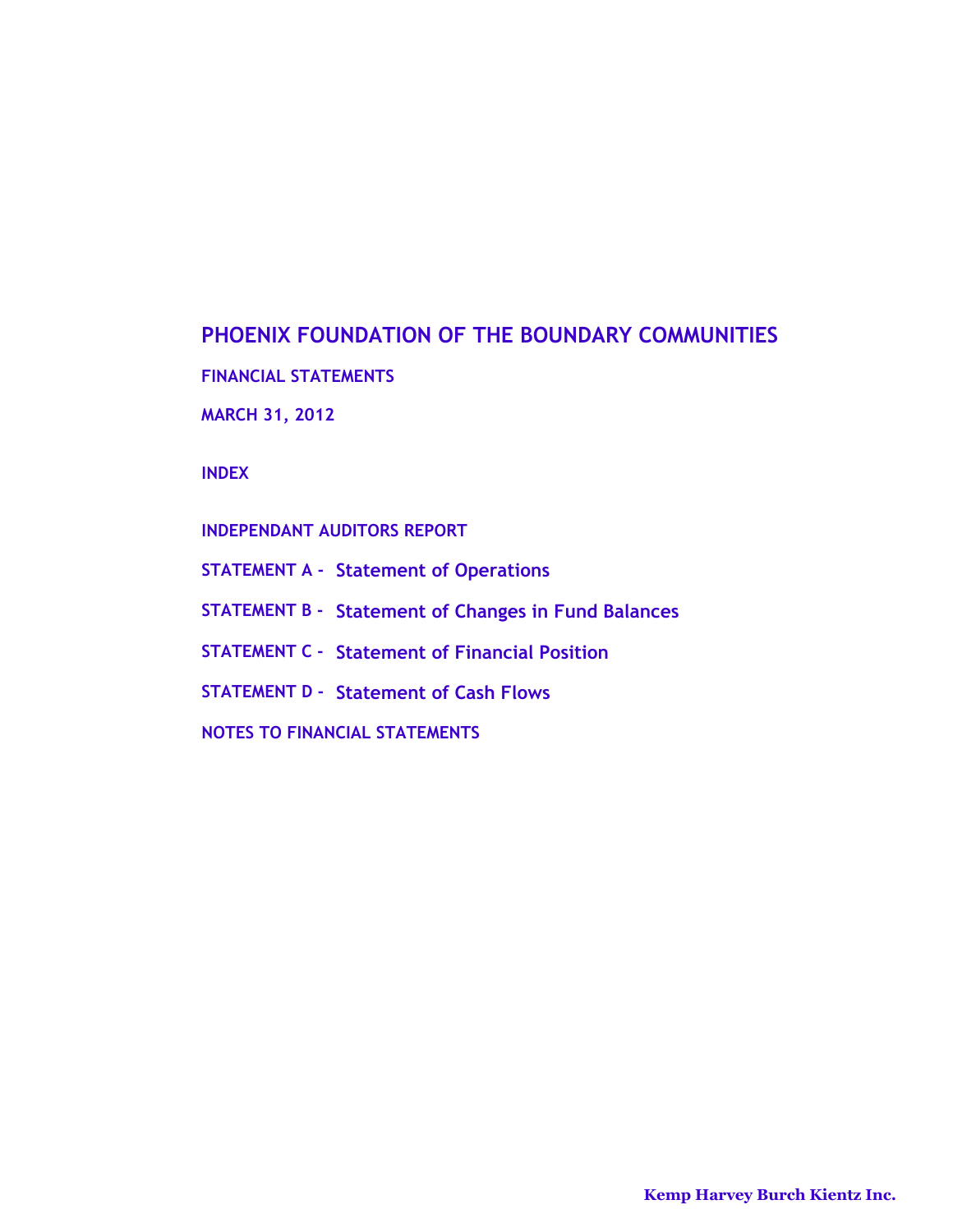

**Kemp Harvey Burch Kientz Inc.**

**Certified General Accountants A Member of Kemp Harvey Group Inc. J. R. (Jim) Burch, FCGA**

# **INDEPENDANT AUDITORS REPORT**

To the members of Phoenix Foundation of the Boundary Communities

We have audited the accompanying financial statements of Phoenix Foundation of the Boundary Communities, which comprise the statement of financial position as at March 31, 2012, and the statements of operations, changes in fund balances and cash flow, and a summary of significant accounting policies and other explanatory information.

# **Management's responsibility for the financial statements**

Management is responsible for the preparation and fair presentation of these financial statements in accordance with Canadian accounting standards for not-for-profit organizations, and for such internal control as management determines is necessary to enable the preparation of financial statements that are free from material misstatement, whether due to fraud or error.

# **Auditor's responsibility**

Our responsibility is to express an opinion on these financial statements based on our audit. We conducted our audit in accordance with Canadian generally accepted auditing standards. Those standards require that we comply with ethical requirements and plan and perform the audit to obtain reasonable assurance about whether the financial statements are free from material misstatement.

An audit involves performing procedures to obtain audit evidence about the amounts and disclosures in the financial statements. The procedures selected depend on the auditor's judgment, including the assessment of the risks of material misstatement of the financial statements, whether due to fraud or error. In making those risk assessments, the auditor considers internal control relevant to the entity's preparation and fair presentation of the financial statements in order to design audit procedures that are appropriate in the circumstances, but not for the purpose of expressing an opinion on the effectiveness of the entity's internal control. An audit also includes evaluating the appropriateness of accounting policies used and the reasonableness of accounting estimates made by management, as well as evaluating the overall presentation of the financial statements.

We believe that the audit evidence we have obtained is sufficient and appropriate to provide a basis for our audit opinion.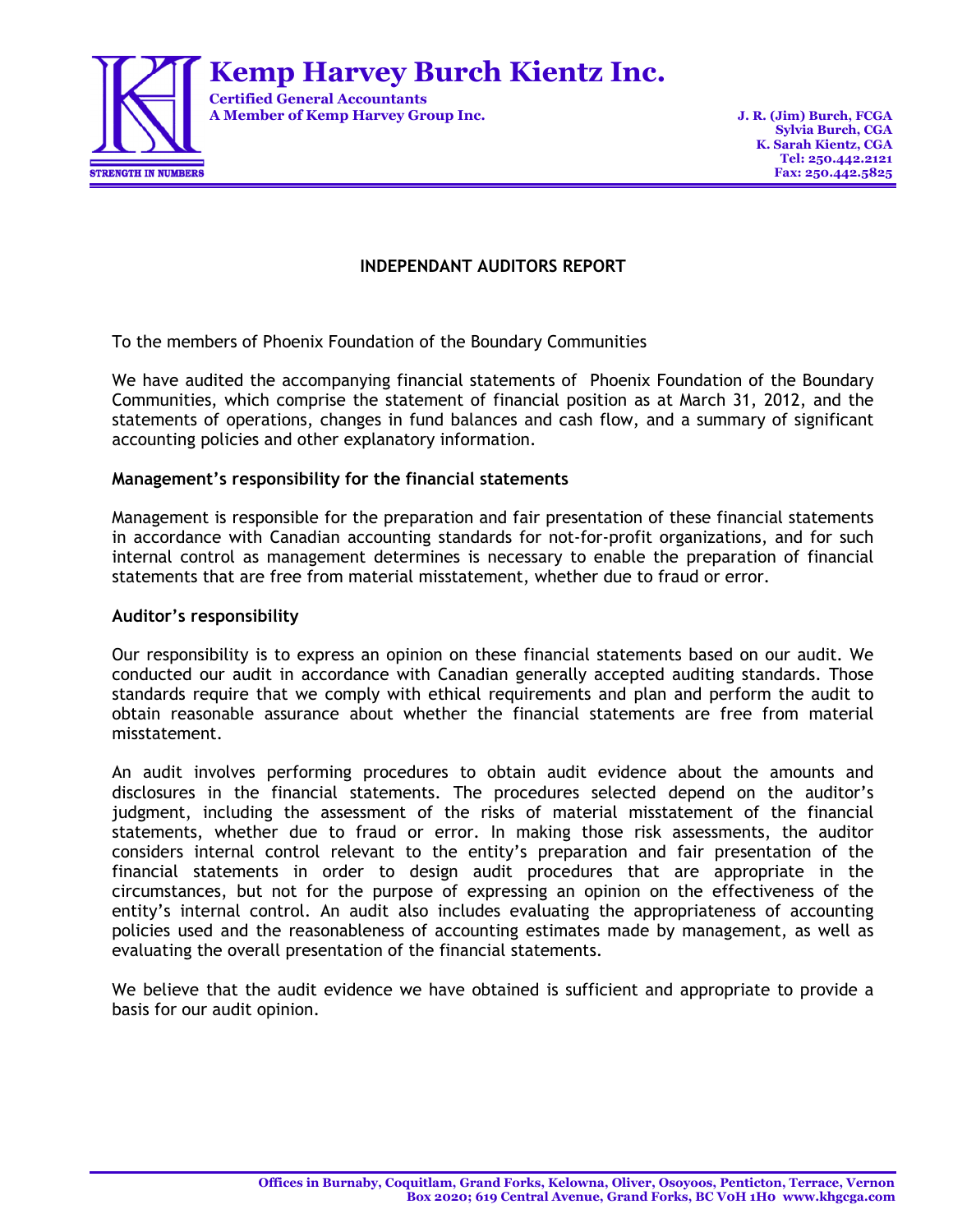# **Opinion**

In our opinion, the financial statements present fairly, in all material respects, the financial position of Phoenix Foundation of the Boundary Communities as at March 31, 2012, and its financial performance and its cash flows for the year then ended in accordance with Canadian accounting standards for not-for-profit organizations

# **Report on other legal and regulatory requirements**

As required by the British Columbia Society Act, we report that, in our opinion, these principles have been applied on a basis consistent with that of the preceding year.

Grand Forks, BC **Kemp Harvey Burch Kientz Inc.** September 06, 2012 **CERTIFIED GENERAL ACCOUNTANTS**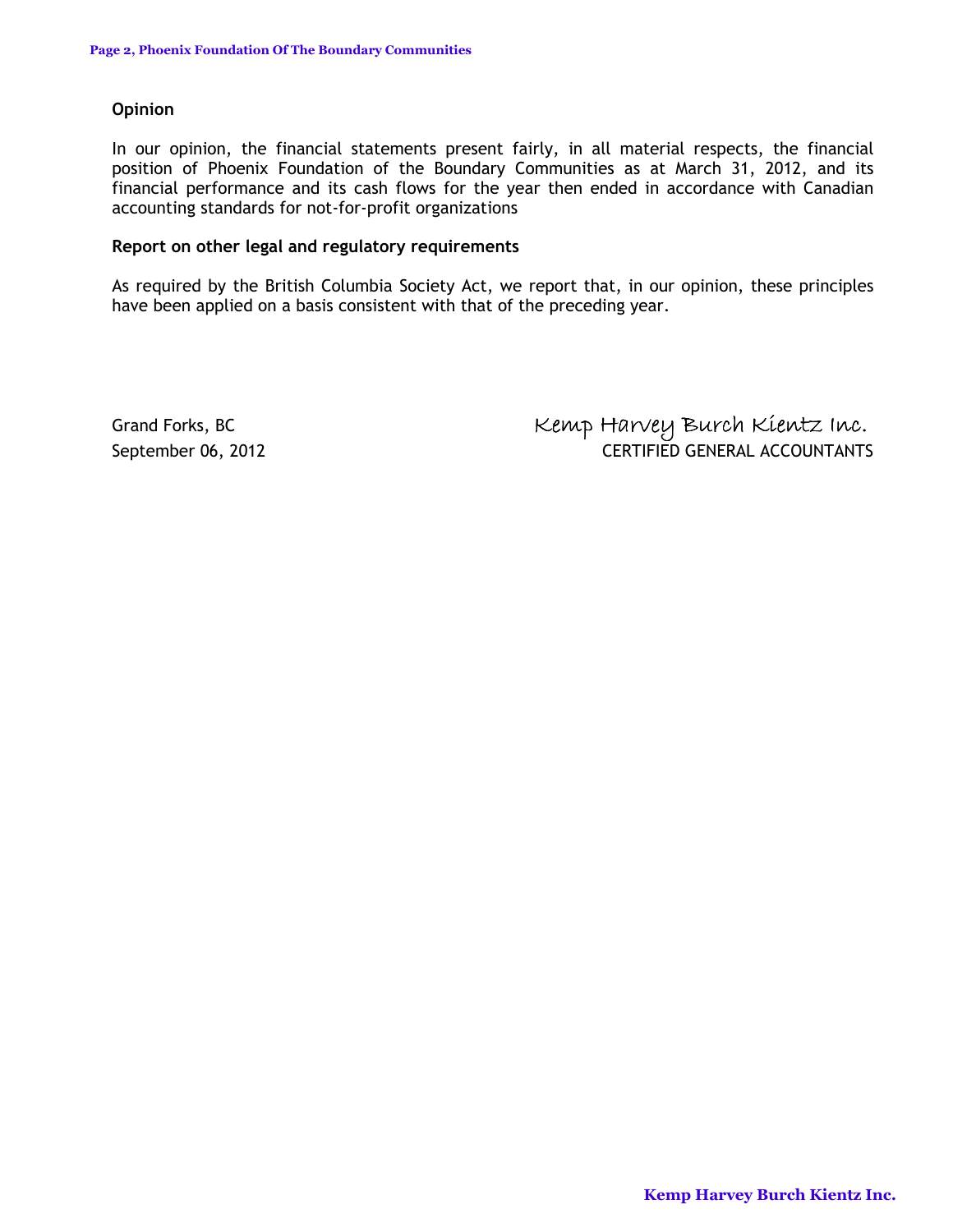# **PHOENIX FOUNDATION OF THE BOUNDARY COMMUNITIES STATEMENT A STATEMENT OF OPERATIONS FOR THE YEAR ENDED MARCH 31, 2012**

|                                                          | <b>Operations</b>    | Income,<br><b>Grants and</b><br><b>Flow Thru</b> | Endowment        | 2012       | 2011         |
|----------------------------------------------------------|----------------------|--------------------------------------------------|------------------|------------|--------------|
| <b>REVENUES</b>                                          |                      |                                                  |                  |            |              |
| <b>Endowment contributions</b>                           |                      |                                                  |                  |            |              |
| $\triangle$ Agency                                       | \$                   | \$                                               | \$<br>$1,244$ \$ | $1,244$ \$ | 2,476        |
| ◆ Community                                              |                      |                                                  | 10,579           | 10,579     | 10,182       |
| ◆Designated                                              |                      |                                                  | 2,000            | 2,000      | 4,148        |
| ◆ Donor Advised                                          |                      |                                                  | 106,000          | 106,000    | 1,050        |
| ◆Field of Interest                                       |                      |                                                  | 200              | 200        | 554          |
| ◆ Scholarship                                            |                      |                                                  | 20,270           | 20,270     | 10,249       |
| Flow thru grants and contributions                       |                      | 52,009                                           |                  | 52,009     | 60,282       |
| Fundraising and other contributions                      | 7,151                |                                                  |                  | 7,151      | 4,394        |
| Investment income - Note 5                               |                      | 11,652                                           | 63,997           | 75,649     | 115,721      |
|                                                          | 7,151                | 63,661                                           | 204,290          | 275,102    | 209,056      |
| <b>EXPENDITURES</b>                                      |                      |                                                  |                  |            |              |
| Administrative and office services                       | 9,500                |                                                  |                  | 9,500      | 9,843        |
| Amortization                                             | 691                  |                                                  |                  | 691        | 691          |
| Board meetings                                           | 118                  |                                                  |                  | 118        | 30           |
| <b>Fundraising costs</b>                                 | 6,500                |                                                  |                  | 6,500      |              |
| Insurance                                                | 875                  |                                                  |                  | 875        | 294          |
| Investment management fees                               |                      |                                                  | 15,097           | 15,097     | 11,971       |
| Membership dues                                          | 450                  |                                                  |                  | 450        | 350          |
| Office and general                                       | 386                  |                                                  |                  | 386        | 184          |
| Professional fees                                        | 2,324                |                                                  |                  | 2,324      | 1,876        |
| Promotion and advertising                                | 1,244                |                                                  |                  | 1,244      | 1,111        |
| Public meetings and events                               | 2,065                |                                                  |                  | 2,065      | 99           |
| Travel and conferences                                   | 485                  |                                                  |                  | 485        | 1,454        |
| Vital Signs costs<br>Y Shift                             |                      | 500                                              |                  | 500        | 195<br>1,226 |
|                                                          | 24,638               | 500                                              | 15,097           | 40,235     | 29,324       |
| <b>AVAILABLE BEFORE DISTRIBUTIONS</b>                    | (17, 487)            | 63,161                                           | 189,193          | 234,867    | 179,732      |
| <b>DISTRIBUTIONS</b>                                     |                      |                                                  |                  |            |              |
| Grants                                                   |                      | 31,102                                           |                  | 31,102     | 23,295       |
| Flow thru                                                |                      | 51,669                                           |                  | 51,669     | 96,760       |
|                                                          |                      | 82,771                                           | ۰                | 82,771     | 120,055      |
| <b>EXCESS (DEFICIENCY) AFTER</b><br><b>DISTRIBUTIONS</b> | \$<br>$(17, 487)$ \$ | $(19,610)$ \$                                    | 189,193 \$       | 152,096 \$ | 59,677       |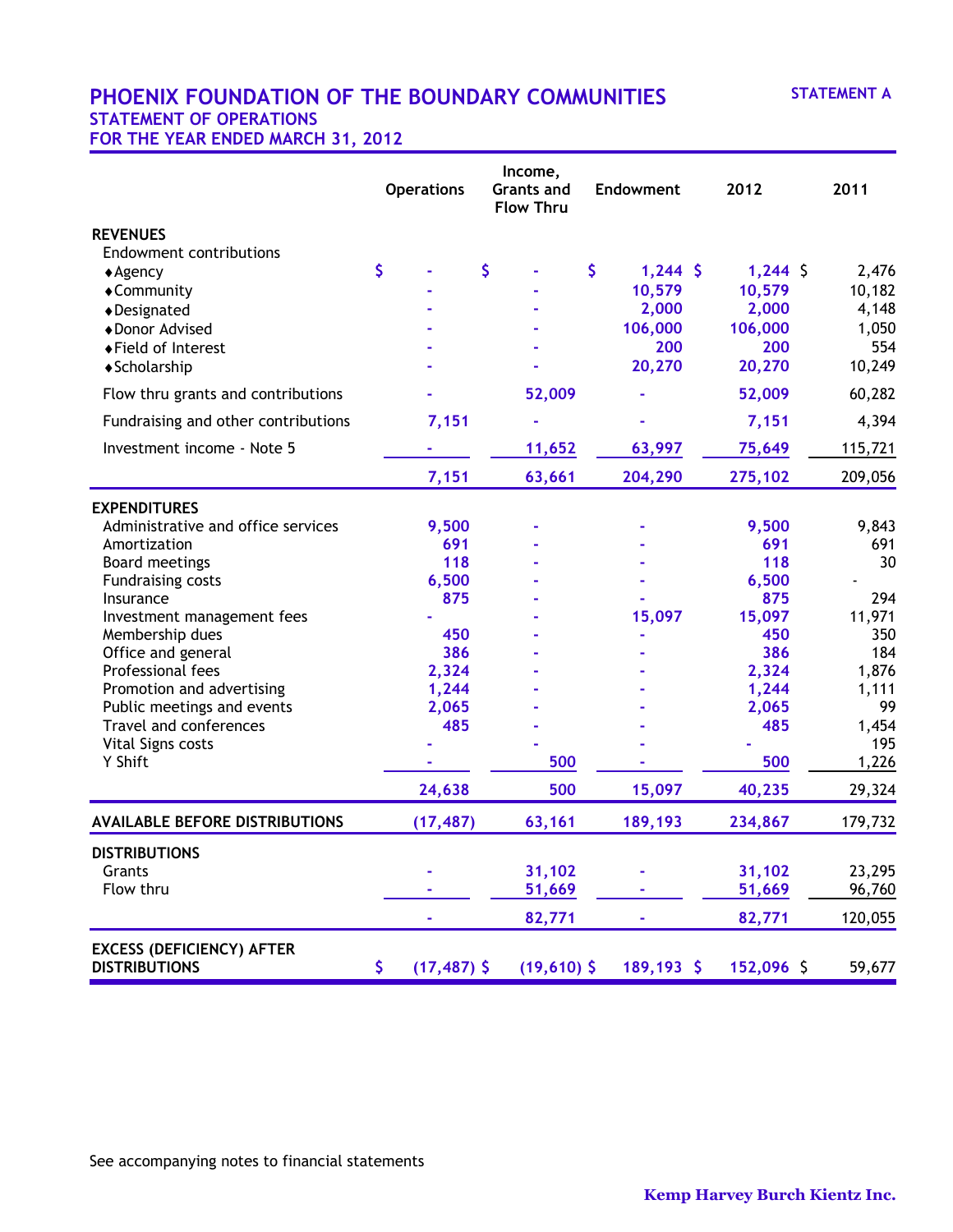# **PHOENIX FOUNDATION OF THE BOUNDARY COMMUNITIES STATEMENT B STATEMENT OF CHANGES IN FUND BALANCES FOR THE YEAR ENDED MARCH 31, 2012**

|                                                | <b>Operations</b>  | Income,<br><b>Grants and</b><br><b>Flow Thru</b> | Endowment                              | 2012      | 2011      |
|------------------------------------------------|--------------------|--------------------------------------------------|----------------------------------------|-----------|-----------|
| Beginning balance<br>Excess (deficiency) after | $11,205$ \$        |                                                  | $100,677$ \$ 1,545,255 \$ 1,657,137 \$ |           | 1,597,460 |
| distributions - Statement A                    | (17, 487)          | (19,610)                                         | 189,193                                | 152,096   | 59,677    |
| Interfund transfers - Note 6                   | (6, 282)<br>16,308 | 81,067<br>17,254                                 | 1,734,448<br>(33, 562)                 | 1,809,233 | 1,657,137 |
|                                                | 10,026             | 98,321                                           | 1,700,886                              | 1,809,233 | 1,657,137 |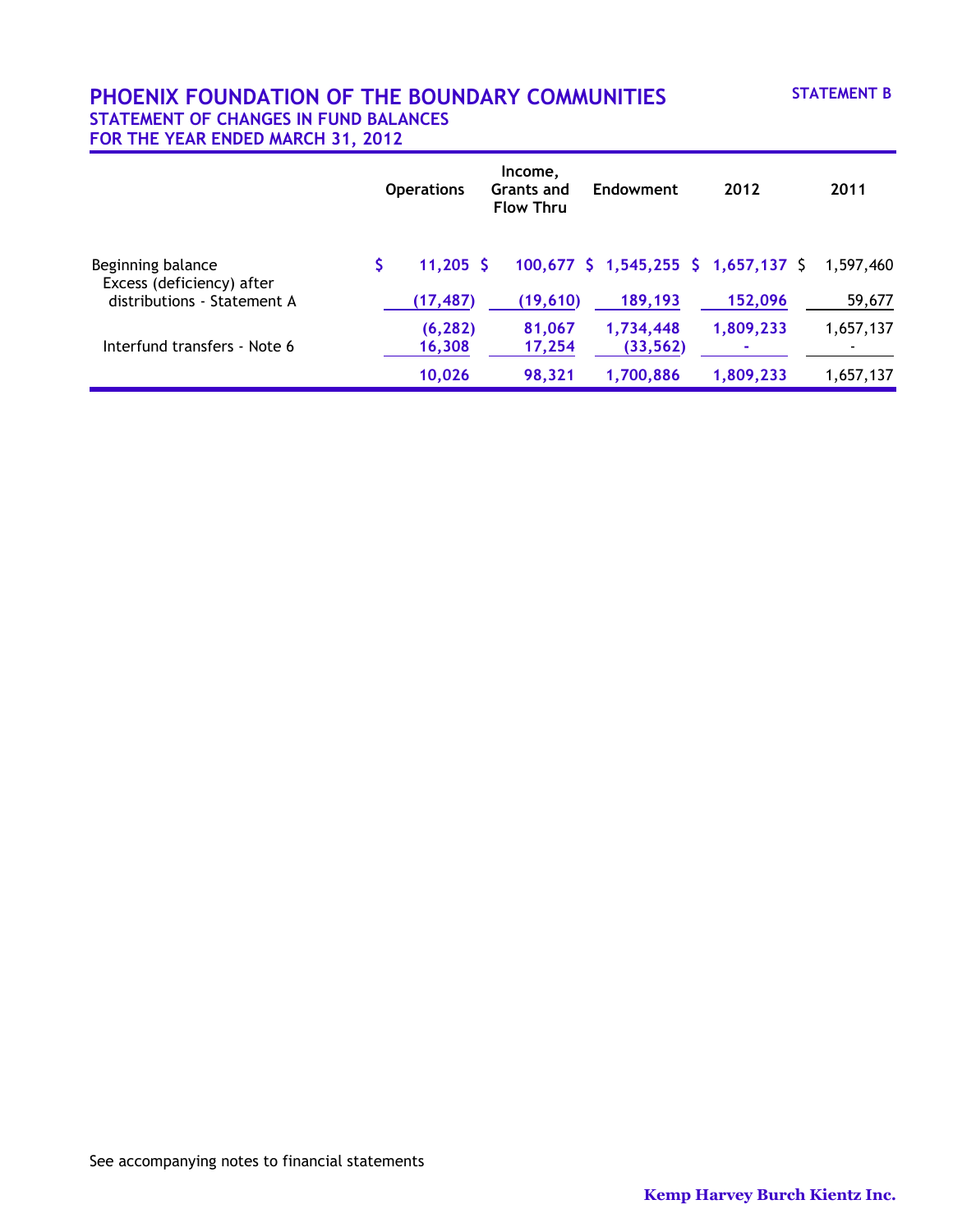# **PHOENIX FOUNDATION OF THE BOUNDARY COMMUNITIES STATEMENT C STATEMENT OF FINANCIAL POSITION**

**MARCH 31, 2012**

|                                                                                                                   |              | <b>Operations</b>                      | Income,<br><b>Grants and</b><br><b>Flow Thru</b> |     | Endowment                           |     | 2012                          | 2011                     |
|-------------------------------------------------------------------------------------------------------------------|--------------|----------------------------------------|--------------------------------------------------|-----|-------------------------------------|-----|-------------------------------|--------------------------|
| <b>ASSETS</b>                                                                                                     |              |                                        |                                                  |     |                                     |     |                               |                          |
| <b>CURRENT ASSETS</b><br>Cash<br>Interest income receivable<br>Interfund receivable (payable)<br>Prepaid expenses | $\mathsf{S}$ | $23,955$ \$<br>104<br>(10, 048)<br>632 | 77,498 \$<br>10,775<br>10,048<br>÷               |     | 5,352                               | \$. | $101,453$ \$<br>16,231<br>632 | 102,655<br>15,101<br>506 |
|                                                                                                                   |              | 14,643                                 | 98,321                                           |     | 5,352                               |     | 118,316                       | 118,262                  |
| <b>INVESTMENTS</b> - Notes 2 & 7                                                                                  |              |                                        |                                                  |     | 1,695,534                           |     | 1,695,534                     | 1,540,635                |
| <b>TANGIBLE CAPITAL</b><br>ASSETS - Notes 2 & 8                                                                   |              | 549                                    |                                                  |     |                                     |     | 549                           | 1,240                    |
|                                                                                                                   | \$           | $15,192$ \$                            |                                                  |     | 98,321 \$ 1,700,886 \$ 1,814,399    |     |                               | 1,660,137                |
| <b>LIABILITIES</b><br>Accounts payable                                                                            | \$           | $5,166$ \$                             |                                                  | \$. |                                     | \$  | $5,166$ \$                    | 3,000                    |
| <b>FUND BALANCES</b> Statement B                                                                                  |              |                                        |                                                  |     |                                     |     |                               |                          |
| <b>INVESTED IN TANGIBLE CAPITAL</b><br><b>ASSETS</b>                                                              |              | 549                                    |                                                  |     |                                     |     | 549                           | 1,240                    |
| <b>EXTERNALLY RESTRICTED - Note 9</b>                                                                             |              |                                        | 24,385                                           |     | 1,683,739                           |     | 1,708,124                     | 1,577,538                |
| <b>INTERNALLY RESTRICTED - Note 10</b>                                                                            |              |                                        | 43,390                                           |     |                                     |     | 43,390                        | 18,225                   |
| <b>UNRESTRICTED</b>                                                                                               |              | 9,477                                  | 30,546                                           |     | 17,147                              |     | 57,170                        | 60,134                   |
|                                                                                                                   |              | 10,026                                 | 98,321                                           |     | 1,700,886                           |     | 1,809,233                     | 1,657,137                |
|                                                                                                                   | \$           | $15,192$ \$                            |                                                  |     | 98,321 \$ 1,700,886 \$ 1,814,399 \$ |     |                               | 1,660,137                |

## **APPROVED ON BEHALF OF THE FOUNDATION**

\_\_\_\_\_\_\_\_\_\_\_\_\_\_\_\_\_\_\_\_\_\_\_\_\_\_\_\_\_\_\_\_\_Director \_\_\_\_\_\_\_\_\_\_\_\_\_\_\_\_\_\_\_\_\_\_\_\_\_\_\_\_\_\_\_\_\_Director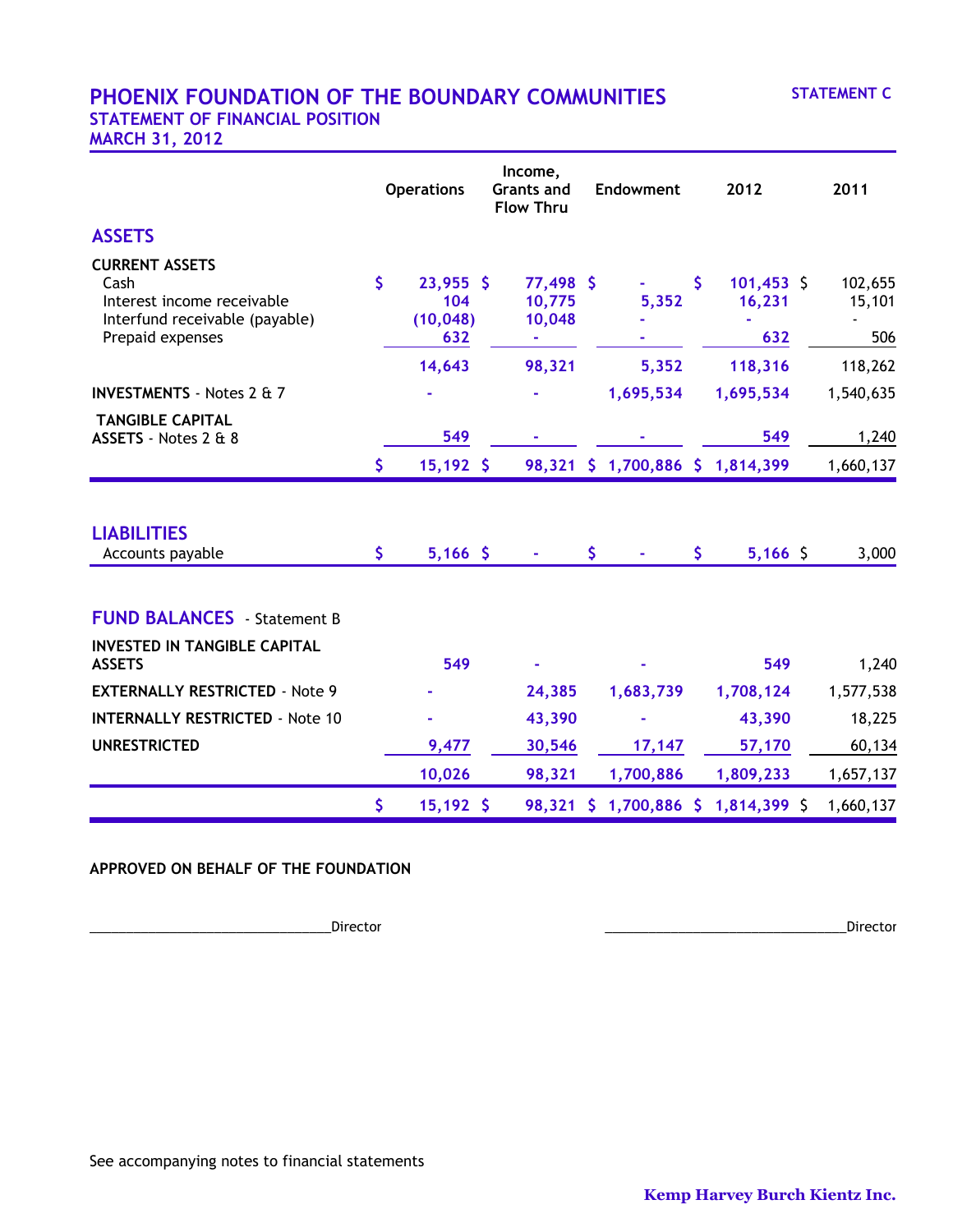# **PHOENIX FOUNDATION OF THE BOUNDARY COMMUNITIES STATEMENT D STATEMENT OF CASH FLOWS**

**FOR THE YEAR ENDED MARCH 31, 2012**

|                                                                |    | <b>Operations</b> | Income,<br><b>Grants and</b><br><b>Flow Thru</b> | <b>Endowment</b> |     | 2012         | 2011       |
|----------------------------------------------------------------|----|-------------------|--------------------------------------------------|------------------|-----|--------------|------------|
| <b>OPERATIONS</b>                                              |    |                   |                                                  |                  |     |              |            |
| Receipts from contributions and<br>fundraising                 | \$ | $7,151$ \$        | $52,009$ \$                                      | $140,293$ \$     |     | $199,453$ \$ | 93,334     |
| Receipts from investment income                                |    | (104)             | 11,358                                           | 60,978           |     | 72,232       | 59,304     |
| Payments to suppliers for goods and<br>services                |    | (21, 907)         | (500)                                            | (15,098)         |     | (37, 505)    | (27, 632)  |
| Distributions made                                             |    |                   | (82, 771)                                        |                  |     | (82, 771)    | (120, 055) |
| <b>CASH PROVIDED (USED)</b>                                    |    | (14, 860)         | (19,904)                                         | 186,173          |     | 151,409      | 4,951      |
| <b>INVESTMENTS</b><br>Proceeds (acquisition) of<br>investments |    |                   |                                                  | (152, 611)       |     | (152, 611)   | (178, 890) |
| <b>INCREASE (DECREASE) IN CASH</b>                             |    | (14, 860)         | (19, 904)                                        | 33,562           |     | (1, 202)     | (173, 939) |
| <b>BEGINNING CASH</b>                                          |    | 25,103            | 77,552                                           |                  |     | 102,655      | 276,594    |
| <b>INTERFUND TRANSFERS</b>                                     |    | 13,712            | 19,850                                           | (33, 562)        |     |              |            |
| <b>ENDING CASH</b>                                             | S. | $23,955$ \$       | 77,498 \$                                        |                  | \$. | $101,453$ \$ | 102,655    |
| <b>CASH REPRESENTED BY:</b><br>Cash                            | \$ | $23,955$ \$       | 77,498 \$                                        |                  | \$. | $101,453$ \$ | 102,655    |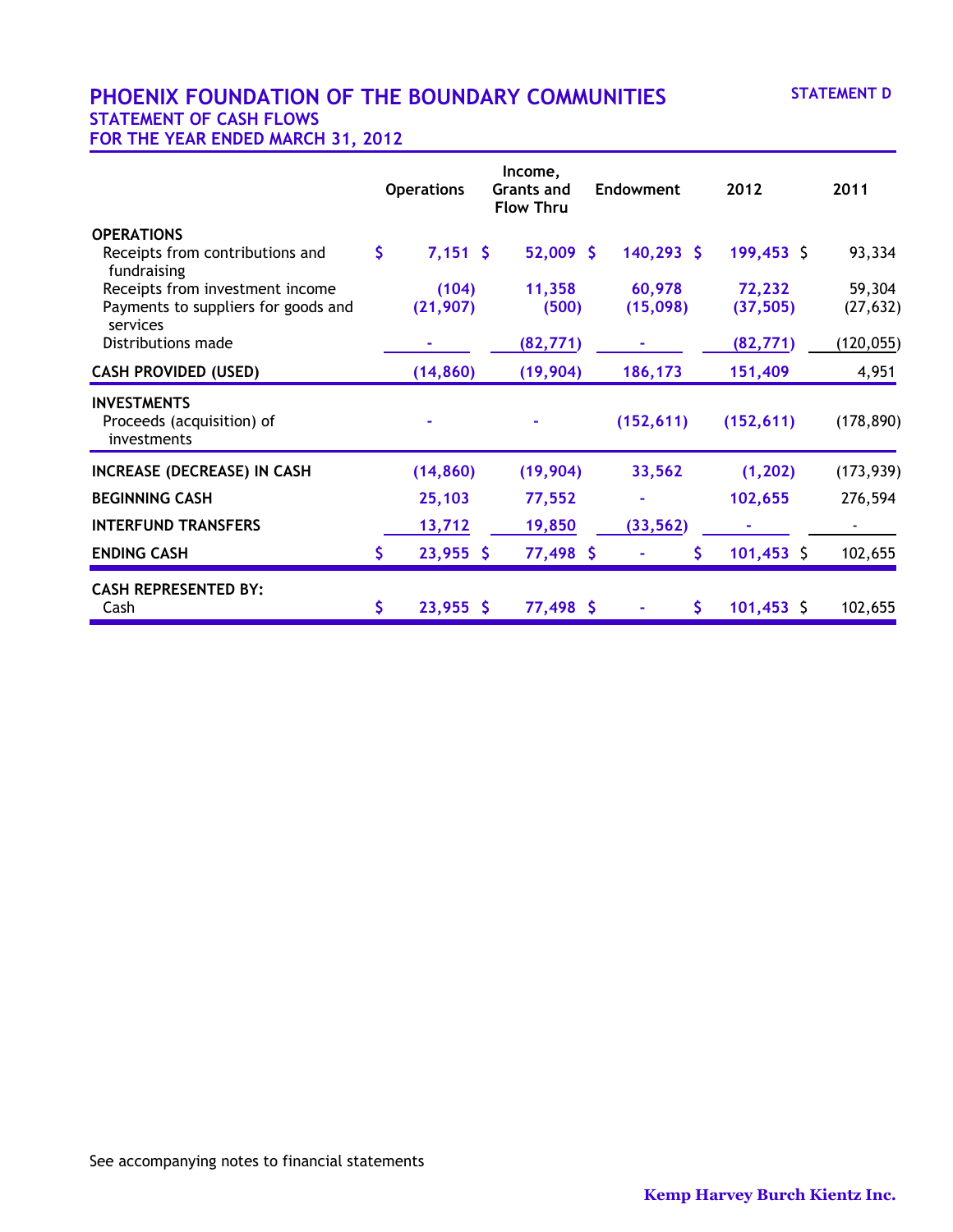#### **Note 1 PURPOSE OF THE ORGANIZATION**

The purpose of the Foundation is to make the Boundary area a better place to live and work by distributing the earnings from a permanent ever-growing pool of funds.

The Foundation is incorporated under the *Society Act of British Columbia*. It is a registered charity within the definition of the *Income Tax Act* and therefore is exempt from income taxes and may issue charitable donation receipts to donors.

#### **Note 2 SIGNIFICANT ACCOUNTING POLICIES**

#### **a) Basis of Presentation**

The financial statements of the Foundation have been prepared, in accordance with Canadian accounting standards for not-for-profit organizations.

#### **b) Use of estimates**

When preparing financial statements, according to Canadian accounting standards for not-forprofit organizations, estimates are made and assumptions relating to:

- Reported amounts of revenue and expenditures
- Reported amounts of assets and liabilities
- Disclosure of contingent assets and liabilities

Assumptions are based on a number of factors including historical experience, current events, actions that the Foundation may undertake in the future, and other assumptions that are believed to be reasonable under the circumstances. Actual results could differ from those estimates under different conditions and assumptions. Estimates are used when accounting for certain items such as accrued interest receivable, useful lives of capital assets, accrued liabilities.

#### **c) Fund accounting**

The Foundation uses the restricted fund method of accounting for contributions.

The Operations Fund reports the operating and administrative activities of the Foundation and includes contributions towards administrative activities, capital asset acquisitions and amortization and operating expenditures.

The Income, Grants and Flow Thru Fund reports investment income earned and designated for distribution, grants received for distribution, flow thru contributions and disbursements made and all other distributions.

Donations for endowment are recognized as revenue in the Endowment Fund. The Endowment Fund reports, income earned, gains and losses and management fees paid, on investments.

#### **d) Revenue recognition**

Unrestricted contributions are recognized as revenue of the Operations Fund in the year received or receivable if the amount to be recorded can be reasonably estimated and collection is reasonably assumed.

Flow Thru grants and contributions are recognized as revenue in the Income, Grants and Flow Thru Fund.

Contributions for endowment and investment income earned from endowments are recognized as revenue in the Endowment Fund.

All other investment income is recognized as revenue in the Income, Grants and Flow Thru Fund.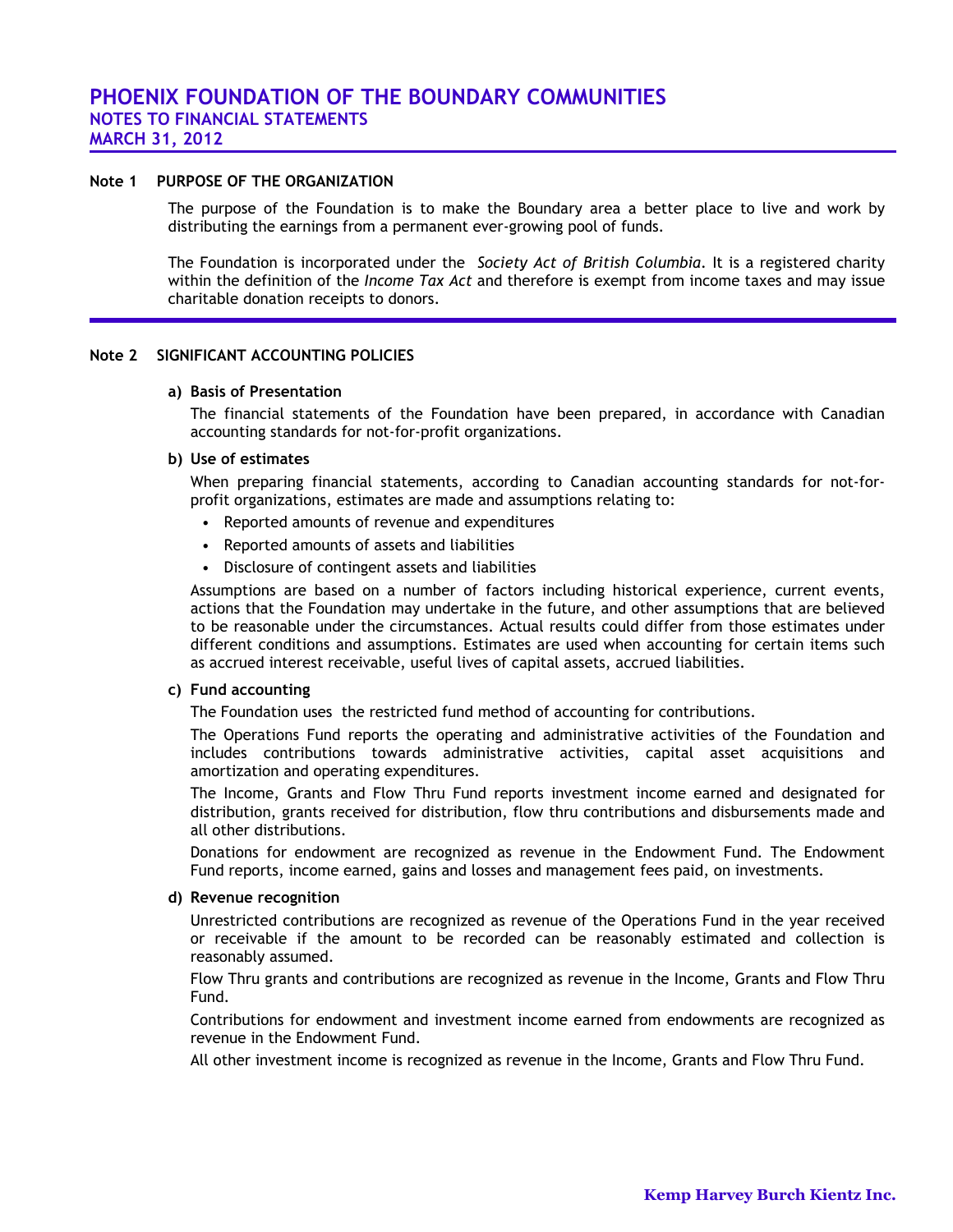### **Note 2 SIGNIFICANT ACCOUNTING POLICIES , continued**

#### **e) Foreign currency translation**

Foreign currency denominated monetary assets and liabilities are translated to Canadian dollars at the exchange rate in effect at the Statement of Financial Position date. Foreign currency denominated non-monetary assets and liabilities are translated to Canadian dollars at the exchange rate in effect on the transaction date. Revenue and expenditure items are translated at the average exchange rate for the period. Foreign exchange gains or losses are included in the determination of excess of revenue and gains over expenditure and losses for the year.

## **f) Contributed services**

Volunteers contribute many hours per year to assist the Foundation in carrying out its activities. Because of the difficulty of determining their fair value, contributed services are not recognized in these financial statements.

#### **g) Investments**

The Foundation accounts for investments in publicly traded shares at fair value, determined using market prices on the stock exchanges at the statement of financial position date. The resulting unrealized gains or losses are reported in income. All investments are held at the Vancouver Foundation and TD Waterhouse, where the Foundation has no significant influence.

#### **h) Amortization**

Amortization of tangible capital assets has been recorded using the straight line method over the following period of time, prorated for the number of months of ownership:

| Furniture and equipment | 10 years |
|-------------------------|----------|
| Computer equipment      | 3 years  |

Impairment of tangible capital assets is reviewed whenever events or changes in the circumstances indicate that the carrying value may not be recoverable. An impairment loss is recognized for the excess of the carrying value over the fair value of the asset, during the year the impairment occurred.

#### **g) Comparative figures**

Certain prior year comparative figures have been adjusted where applicable to conform with the presentation used in the current year.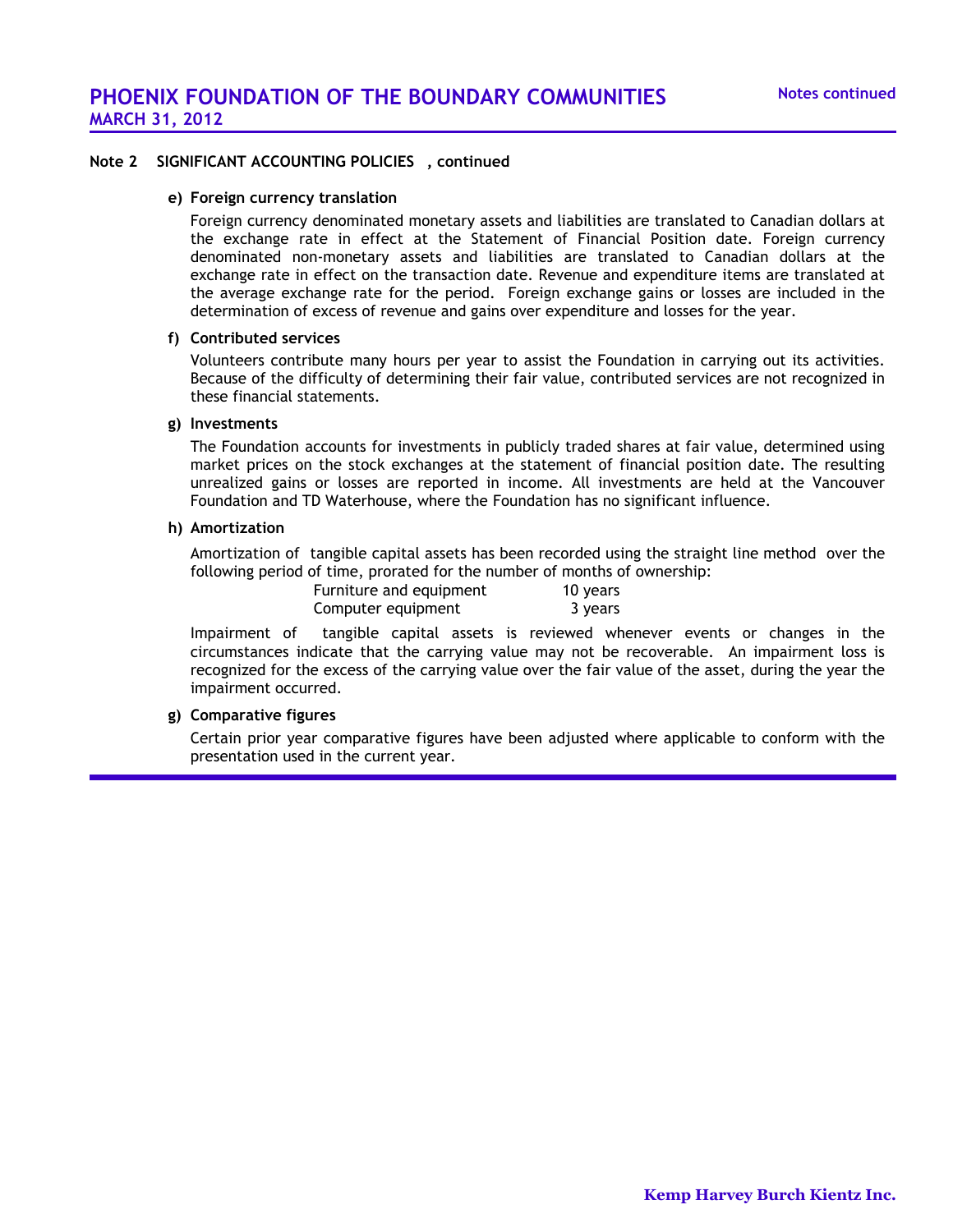# **Note 3 ADOPTION OF ACCOUNTING STANDARDS FOR NOT-FOR-PROFIT ORGANIZATIONS**

The financial statements for the year ended March 31, 2012 are the first financial statements that are prepared in accordance with Canadian accounting standards for not-for-profit organizations (ASNPO). The financial statements for the year ended March 31, 2011 were previously prepared in accordance with the former Canadian generally accepted accounting principles in the Handbook  $-$ Accounting Part V Pre-changeover standards (previous GAAP). Under ASNPO provisions as set out in Section 1501 First-Time Adoption, the date of transition is the beginning of the fiscal period for comparative information. Therefore, the transition date for the Foundation is April 1, 2010, the beginning of the fiscal period ended March 31, 2011. An opening statement of financial position at April 1, 2010 prepared in accordance with ASNPO, which is adjusted from the previously reported statement of financial position at March 31, 2011, is presented on the statement of financial position.

In accordance with the first time adoption provisions the Foundation has elected to measure all investments at fair market value.

# **Reconciliation of Excess (deficiency) after distributions for the year ended March 31, 2011 under previous GAAP to ASNPO**

| Excess (deficiency) after distributions under previous GAAP | (18, 781) |
|-------------------------------------------------------------|-----------|
| Add:                                                        |           |
| Change in investment income                                 | 78,458    |
| Excess (deficiency) after distributions under ASNPO         | 59.677    |

#### **Note 4 FINANCIAL INSTRUMENTS**

The Foundation's financial instruments consist of cash, interest receivable, marketable securities and accounts payable. It is the opinion of management that The Foundation is exposed to financial risks that arise from systematic market risk, unsystematic individual securities risk, credit risk, liquidity risk and the fluctuation of currency exchange rates and interest rates.

#### **Systematic market risk**

The Foundation is exposed to financial risk that arises from systematic market risk as the result of investments in marketable securities subject to public stock and bond market fluctuations and volatility. Interest rates, recession and wars all represent sources of systematic risk because they affect the entire market and cannot be avoided through diversification.

#### **Unsystematic market risk**

Unsystematic risk affects a very specific group of securities or an individual security. The diversification of the Foundation's investments provides protection from unsystematic risk but the risk still remains.

#### **Credit risk**

Credit risk is the risk that a company or government will be unable to pay the contractual interest or principal on its debt obligations to the Foundation. Cash, interest receivable and marketable securities are potentially impacted. Cash is held with reputable and major financial institutions. Other interest bearing investments are issued by high-credit corporations, financial institutions and governments. The risk of non-performance of these instruments is normally considered to be remote.

#### **Liquidity risk**

The Foundation is exposed to liquidity risk in meeting its obligations associated with financial liabilities, which is dependent on receipt of funds from contributors.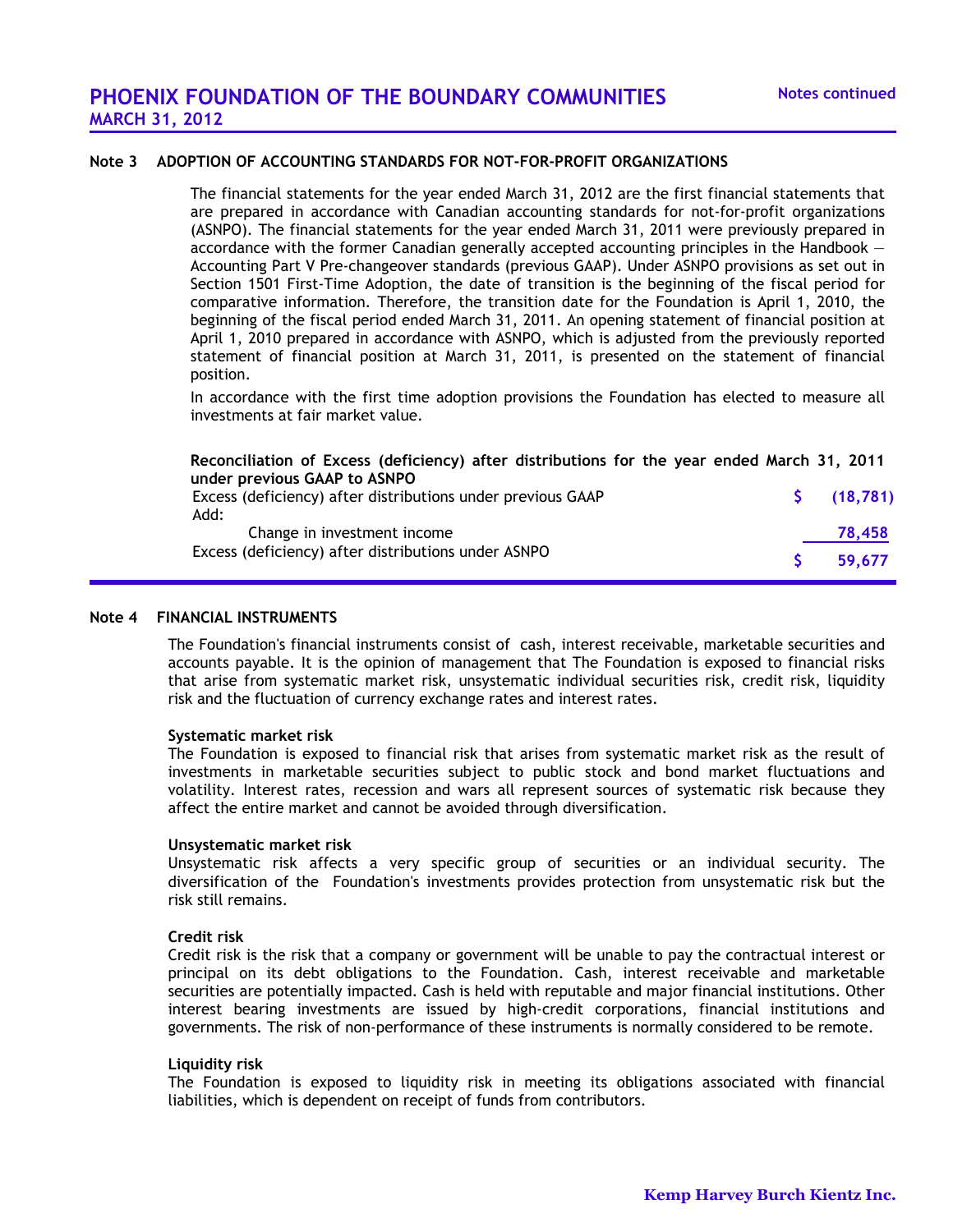# **Note 4 FINANCIAL INSTRUMENTS , continued**

#### **Currency risk**

The exposure to currency risk is the result of a approximately 12% of the fair value of marketable securities being held in foreign currency with the resulting revenues being incurred in foreign currency. These balances are therefore subject to gain or losses due to fluctuations in that currency.

#### **Interest rate risk**

The Foundation is exposed to the risk that an investment's value will change as a result of a change in interest rates. The risk affects the value of bonds and other fixed income investments more directly than stocks. Bonds and fixed income investments comprise approximately 50% of the fair value of the marketable securities held.

#### **Fair value**

The cash, interest receivable and accounts payable are short-term financial instruments whose fair value approximates their carrying values.

The investments are long-term financial instruments and are shown at fair market values.

#### **Note 5 INVESTMENT INCOME**

|                                                      | <b>Operations</b> | Income.<br><b>Grants and</b><br><b>Flow</b><br><b>Thru</b> | <b>Endowment</b>    | 2012                | 2011                |
|------------------------------------------------------|-------------------|------------------------------------------------------------|---------------------|---------------------|---------------------|
| Interest and dividends                               | $\sim$            | $11,652$ \$                                                | $61,710$ \$         | $73,362$ \$         | 63,732              |
| Realized gains (losses)<br>Unrealized gains (losses) |                   | ۰                                                          | 34,228<br>(31, 941) | 34,228<br>(31, 941) | (26, 469)<br>78,458 |
|                                                      |                   | $11,652$ \$                                                | 63,997 \$           | 75,649 S            | 115,721             |

#### **Note 6 INTERFUND TRANSFERS**

|                                              | <b>Operations</b> | Income,<br><b>Grants and</b><br><b>Flow Thru</b> | <b>Endowment</b> |
|----------------------------------------------|-------------------|--------------------------------------------------|------------------|
| 2010 administration fees                     | $10,431$ \$       | $(10, 431)$ \$                                   |                  |
| Flow Thru funds transferred to endowment     |                   | (15,500)                                         | 15,500           |
| <b>Distributions</b>                         |                   | 51,963                                           | (51, 963)        |
| Distributions for operating activities       | 3,239             | (3, 239)                                         |                  |
| Distributions transferred back to endowments | ۰                 | (2,901)                                          | 2,901            |
| Micellaneous fund transfers                  | 2,638             | (2,638)                                          |                  |
|                                              | 16,308            | $17,254$ \$                                      | (33, 562)        |
|                                              |                   |                                                  |                  |